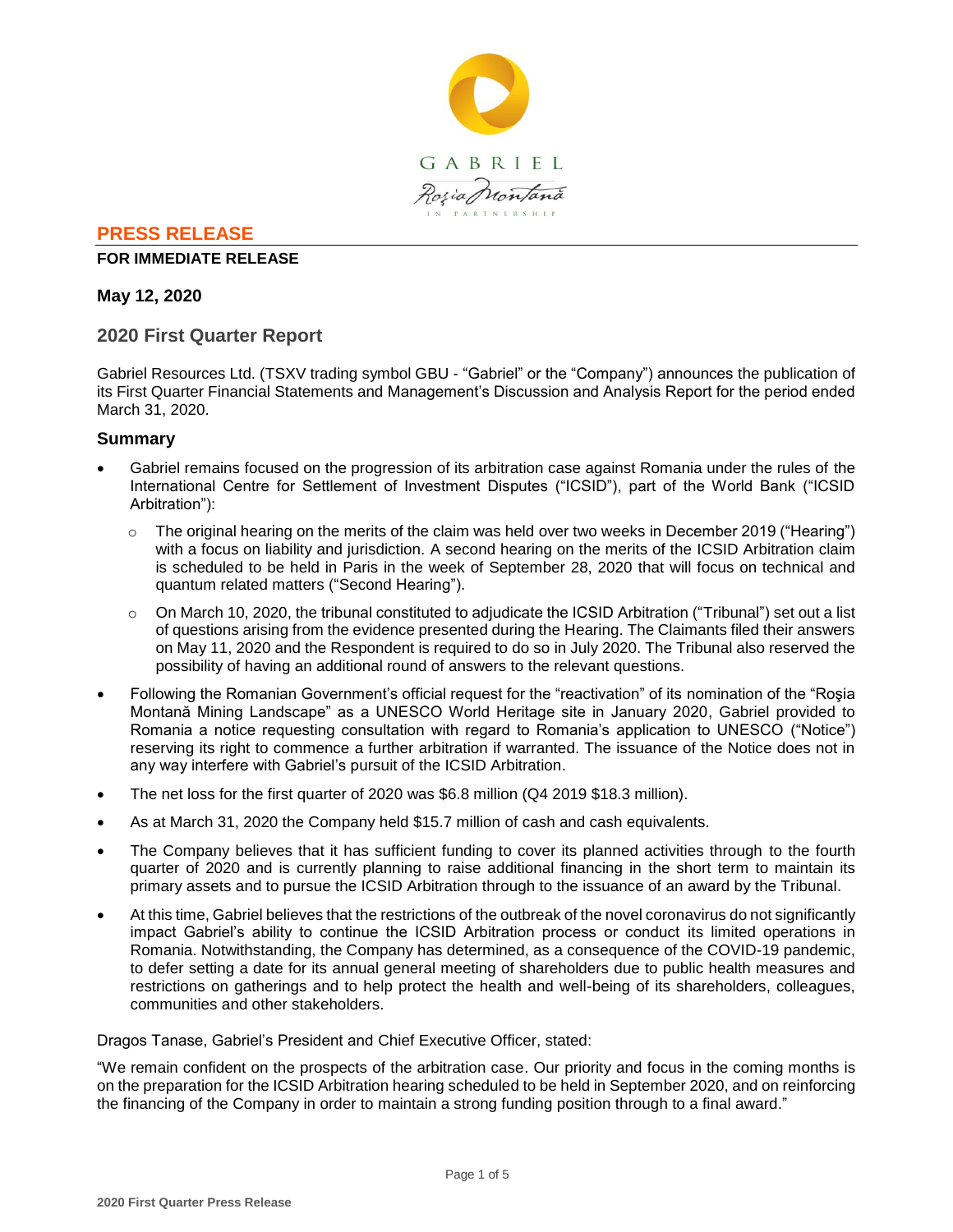*Further information and commentary on the results in the first quarter of 2020 is given below. The Company has filed its Unaudited Condensed Interim Consolidated Financial Statements for Q1 2020 and related Management's Discussion & Analysis on SEDAR at www.sedar.com and each is available for review on the Company's website at www.gabrielresources.com.* 

For information on this press release, please contact:

Dragos Tanase President & CEO Phone: +1 425 414 9256 dt@gabrielresources.com Richard Brown Chief Financial Officer Mobile: +44 7748 760276 richard.brown@gabrielresources.com

*Neither TSX Venture Exchange nor its Regulation Services Provider (as that term is defined in policies of the TSX Venture Exchange) accepts responsibility for the adequacy or accuracy of this release.*

## **Further Information**

#### **Impact of Coronavirus**

 With respect to the outbreak of the novel coronavirus (COVID-19), Gabriel has carefully considered the impact, noting the widespread disruption to normal activities and the uncertainty over the duration of this disruption. The highest priority of the Board of Directors is the health, safety and welfare of the Group's employees, contractors and community members. Gabriel recognizes that the situation is extremely fluid and is monitoring the relevant recommendations and restrictions on travel. At this time, these recommendations and restrictions do not significantly impact Gabriel's ability to continue the ICSID Arbitration process or conduct the limited operations in Romania. As previously announced, the Group is currently seeking new investment and it is possible that this will take longer than previously anticipated. The Group is also looking to sell its long lead time equipment assets, the market for which may be adversely affected by the effects of COVID-19. As a result, Gabriel will make the necessary adjustments to the work processes required to maintain the ICSID Arbitration calendar, and, should the disruption last for an extended duration, review certain planned activities in Romania, and take remedial actions if it is determined to be necessary or prudent to do so.

#### **Status of the ICSID Arbitration**

- The ICSID Arbitration seeks compensation for all of the loss and damage suffered by the Company and its wholly-owned subsidiary, Gabriel Resources (Jersey) Ltd. (together "Claimants"), resulting from the Romanian State's ("Respondent") wrongful conduct and its breaches of the protections afforded by certain treaties for the promotion and protection of foreign investment to which Romania is a party, including against expropriation, unfair and inequitable treatment and discrimination in respect of the Roșia Montană gold and silver project and the valuable gold, silver and porphyry copper deposits defined in the neighboring Bucium concession area ("Projects") and related licenses.
- The Company is well advanced in the ICSID Arbitration process. To date, and in accordance with the procedural timelines established by the Tribunal, the parties have exchanged a number of substantial written submissions and participated in the first hearing on the merits of the claim, which was held in Washington D.C. between December 2 and December 13, 2019.
- The Hearing focused on the evidentiary record in the case and allowed counsel for both parties to address issues on liability and jurisdiction. The Hearing also afforded the Tribunal the opportunity to hear testimony from certain of the parties' fact and expert witnesses, as well as to address questions to each of the parties.
- On March 10, 2020, the Tribunal issued Procedural Order No. 27 whereby it set out a list of further questions arising from the evidence presented during the Hearing. The Tribunal subsequently issued Procedural Orders No. 28 and No. 31 whereby the parties were instructed to respond to these questions in a sequential manner. The Tribunal also reserved the possibility of having an additional round of answers to the relevant questions. The Claimants filed their answers on May 11, 2020 and the Respondent is required to do so in July 2020.
- On April 10, 2020, the Claimants and the Respondent filed their comments on a written submission to the Tribunal by the European Commission as a "non-disputing party" in the ICSID Arbitration.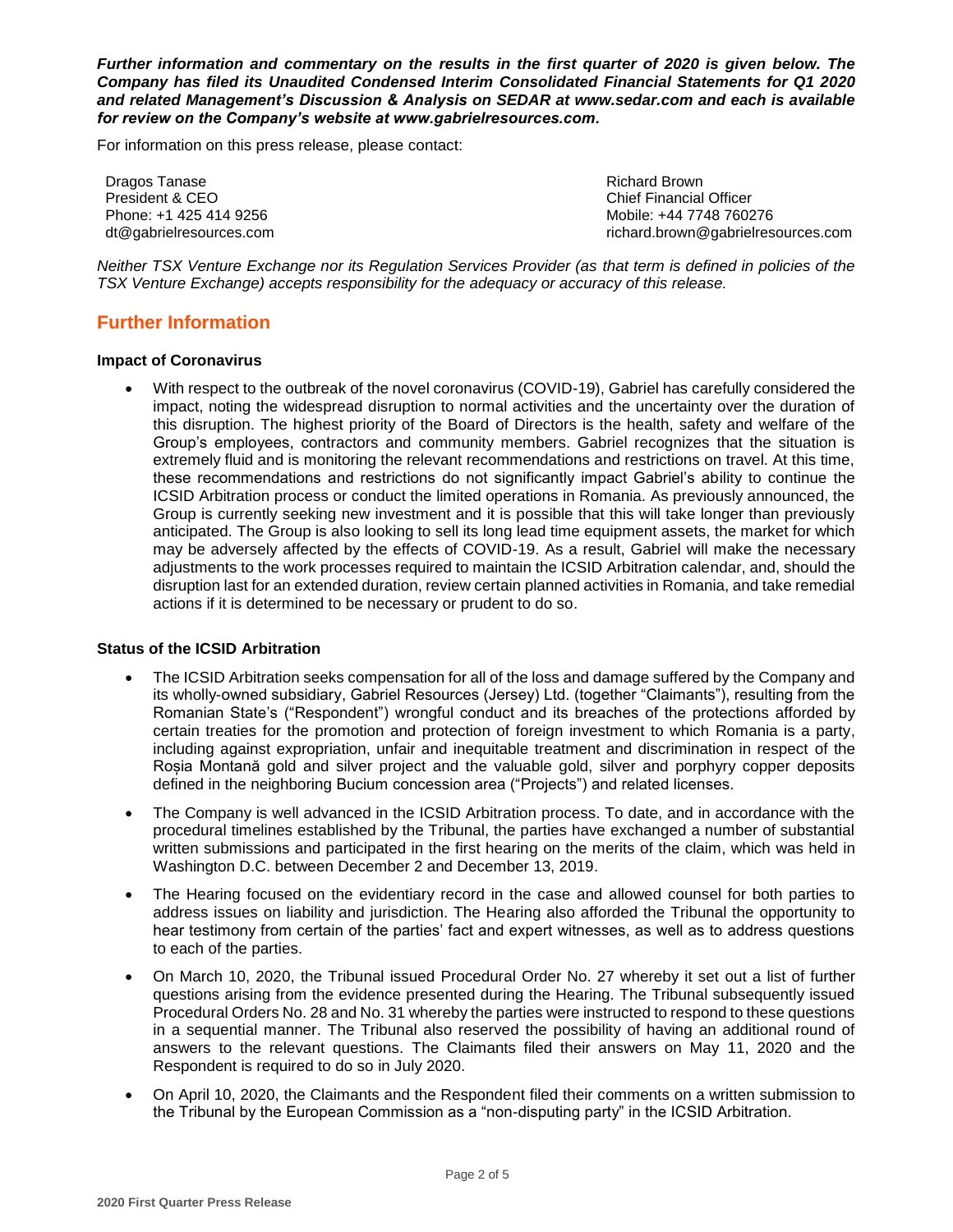- As previously disclosed, an additional one week oral hearing has been scheduled for the week commencing September 28, 2020 and will be held at the ICSID hearing facilities in Paris. The Second Hearing will focus on the technical and feasibility-related aspects of the Project and the quantum of the damages claimed with further related testimony from certain of the parties' fact and expert witnesses.
- A summary of the procedural aspects of the ICSID Arbitration, together with copies of the procedural orders of the Tribunal and the principal submissions are available on ICSID's website. Redacted versions of the transcripts of the Hearing were uploaded to the ICSID website on April 28, 2019.

#### **UNESCO World Heritage**

- On January 31, 2020, the Ministry of Culture in Romania submitted a letter to UNESCO conveying the Romanian Government's official request for the "reactivation" of its nomination of the "Roşia Montană Mining Landscape" as a UNESCO World Heritage site. The act of applying to UNESCO for such designation is wholly incompatible with development of the Rosia Montană Project. The application itself is an undertaking by Romania to protect the subject area from development and precludes mining, as would a decision by UNESCO formally approving the application.
- In light of these recent developments and, for the avoidance of doubt, Gabriel has provided notice to Romania of a dispute under the Treaties with regard to Romania's application to UNESCO in relation to Roşia Montană and has reserved its right to commence a further arbitration if warranted accordingly.
- In the Notice, Gabriel confirmed that it is prepared to cooperate in good faith at a senior level with the Romanian Government and other authorities in a process of consultation with regard to the UNESCO application. Gabriel is hopeful that Romania will engage constructively and that it will promptly withdraw its UNESCO application in order to preserve the possibility that Romania, and in particular the local communities in and around Rosia Montana, can enjoy the significant wide-ranging benefits from the sustainable development of the Project, as part of an amicable resolution of the dispute regarding Gabriel's investments in Romania. Romania has yet to respond to the Notice.
- The issuance of the Notice does not in any way interfere with Gabriel's pursuit of the ICSID Arbitration. The Company remains focused on the progression and conclusion of the ICSID Arbitration.

#### **VAT Assessment**

- As previously reported, an assessment of a liability for value added tax in the amount of RON 27m (approximately \$8.6 million) ("VAT Assessment") was levied against Roșia Montană Gold Corporation S.A. ("RMGC"), together with a further demand in respect of RON 18.6 million (approximately \$6.0 million) of related interest and penalties, by the Romanian National Agency for Fiscal Administration ("ANAF"). The VAT Assessment relates to VAT refunds previously claimed and received by RMGC from the Romanian tax authorities in respect of RMGC's purchase of goods and services from July 2011 to December 2015.
- On February 6, 2019, the Alba Court of Appeal (Division for Administrative and Tax Claims) ruled in favour of RMGC's annulment challenge of the VAT Assessment. ANAF subsequently filed an appeal against this decision with the High Court of Cassation and Justice, and the first hearing date has been set as December 2, 2020. RMGC is contesting this appeal and a stay of enforcement granted by the Alba Iulia Court of Appeal remains in effect for the VAT Assessment and for the interest and penalties demand.
- The Company, along with RMGC, intends to pursue all available legal avenues to challenge the VAT Assessment along with the interest and penalties and to fully protect its rights and assets.

#### **Liquidity and Capital Resources**

- Cash and cash equivalents at March 31, 2020 were \$15.7 million.
- The Company's average monthly cash usage during Q1 2020 was \$3.3 million (Q4 2019: \$4.0 million) primarily reflecting a \$5.7 million reduction in accruals for costs in respect of the ICSID Arbitration at the end of Q1 2020 (Q4 2019: \$6.5 million); higher costs incurred in Q4 2019 related to ICSID Arbitration related activities, including analyzing the Respondent's rejoinder and the significant resources necessary to undertake intense activity preparing for and attending the Hearing; and more limited ICSID Arbitration activities in the first quarter of 2020.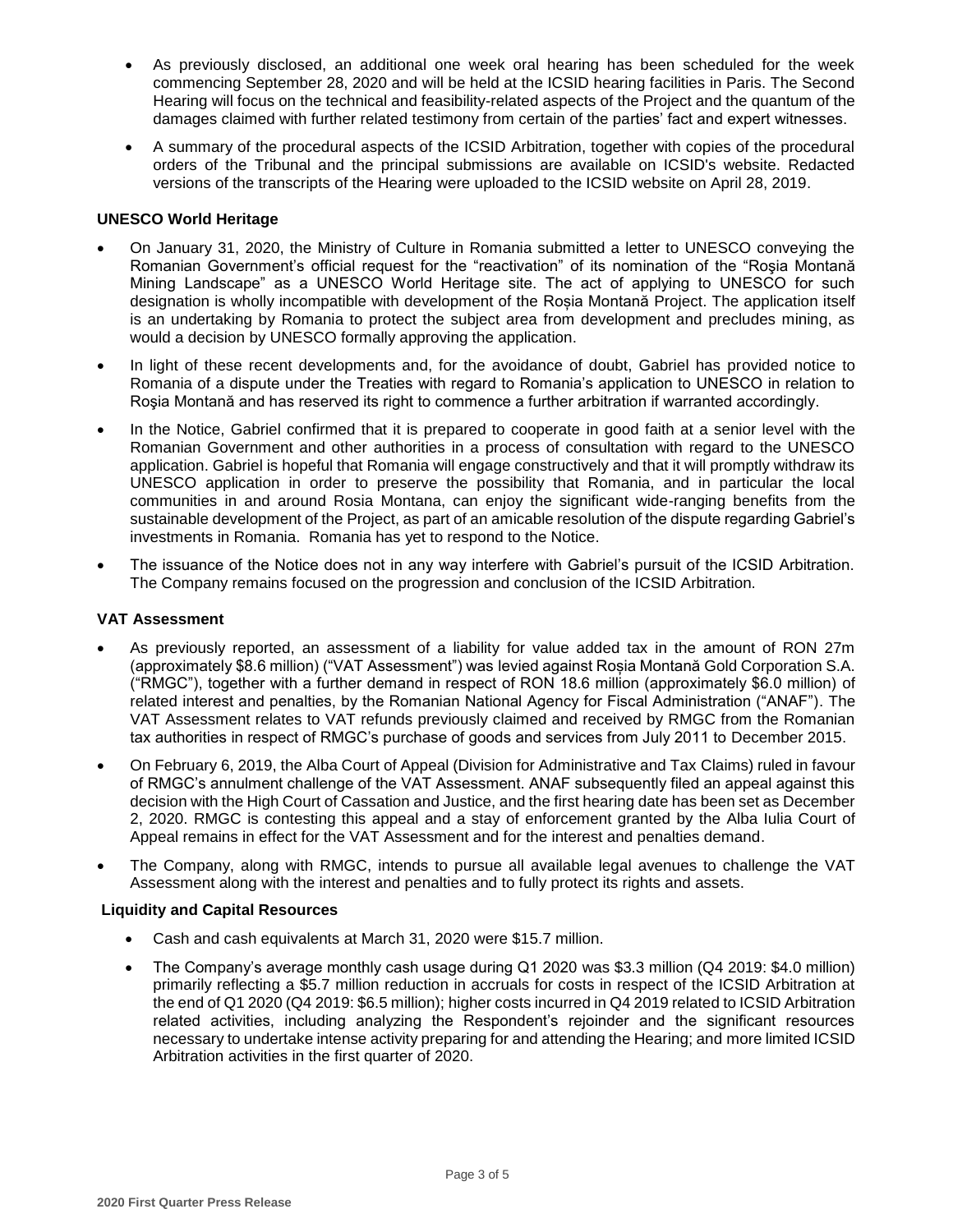- The Company believes that it has sufficient sources of funding to enable the Group to maintain its primary assets, including its License and associated rights and permits, and to fund general working capital requirements together with the material estimated costs associated with the Company advancing the ICSID Arbitration through the Second Hearing to the fourth quarter of 2020. Notwithstanding, there can be no assurances that the ICSID Arbitration will advance in a customary or predictable manner or within any specific or reasonable period of time.
- However, the Company does not have sufficient cash to fund either the development of the Project or all the long-term activities required to see the ICSID Arbitration through to its conclusion, including in any potential annulment proceeding and/or litigation to enforce any award. Accordingly, Gabriel is currently planning to raise additional financing in the short term to maintain its primary assets and to pursue the ICSID Arbitration through to the issuance of an award by the Tribunal.

#### **Financial Performance**

 The net loss for the first quarter of 2020 was \$6.8 million, a decrease of \$0.9m from a loss of \$7.7 million in the corresponding period in 2019, primarily due to exchange gains of \$1.4 million reflecting the strong appreciation of the US dollar against the Canadian dollar offset by \$0.5 million higher costs related to the ongoing ICSID Arbitration compared to 2019, and \$0.3 million higher finance costs due to the interest component of the convertible subordinated unsecured notes increasing as the liability to repay those notes increases over the period to maturity.

#### **Annual General Meeting**

 The Company intends to hold its annual general meeting of shareholders of the Company ("AGM") later in the calendar year at a date yet to be set. The decision to move the date of the AGM, typically held in June, has been made by the Company due to public health measures and restrictions on gatherings enacted in response to the COVID-19 pandemic and to help protect the health and well-being of its shareholders, colleagues, communities and other stakeholders. Once the Board of Directors has set the date for the AGM, the Company will file a notice of meeting and record date and its management information circular under its profile on SEDAR at www.sedar.com.

#### **About Gabriel**

Gabriel is a Canadian resource company listed on the TSX Venture Exchange. The Company's principal focus has been the exploration and development of the Roșia Montană gold and silver project in Romania. The Roşia Montană Project, one of the largest undeveloped gold deposits in Europe, is situated in the South Apuseni Mountains of Transylvania, Romania, an historic and prolific mining district that since pre-Roman times has been mined intermittently for over 2,000 years. The exploitation license for the Roşia Montană Project is held by Roșia Montană Gold Corporation S.A., a Romanian company in which Gabriel owns an 80.69% equity interest, with the 19.31% balance held by Minvest Roșia Montană S.A., a Romanian state-owned mining company.

Upon obtaining the License in June 1999, the Group focused substantially all of their management and financial resources on the exploration, feasibility and subsequent development of the Roşia Montană Project. Despite the Company's fulfilment of its legal obligations and its development of the Roşia Montană Project as a high-quality, sustainable and environmentally-responsible mining project, using best available techniques, Romania has blocked and prevented implementation of the Roşia Montană Project without due process and without compensation. Accordingly, the Company's current core focus is the ICSID Arbitration. For more information please visit the Company's website at **www.gabrielresources.com**.

#### **Forward-looking Statements**

This press release contains "forward-looking information" (also referred to as "forward-looking statements") within the meaning of applicable Canadian securities legislation. Forward-looking statements are provided for the purpose of providing information about management's current expectations and plans and allowing investors and others to get a better understanding of the Company's operating environment. All statements, other than statements of historical fact, are forward-looking statements.

In this press release, forward-looking statements are necessarily based upon a number of estimates and assumptions that, while considered reasonable by the Company at this time, are inherently subject to significant business, economic and competitive uncertainties and contingencies that may cause the Company's actual financial results, performance, or achievements to be materially different from those expressed or implied herein. Some of the material factors or assumptions used to develop forward-looking statements include, without limitation, the uncertainties associated with: the ICSID Arbitration, actions by the Romanian Government, conditions or events impacting the Company's ability to fund its operations (including but not limited to the completion of further funding noted above) or service its debt, exploration, development and operation of mining properties and the overall impact of misjudgments made in good faith in the course of preparing forward-looking information.